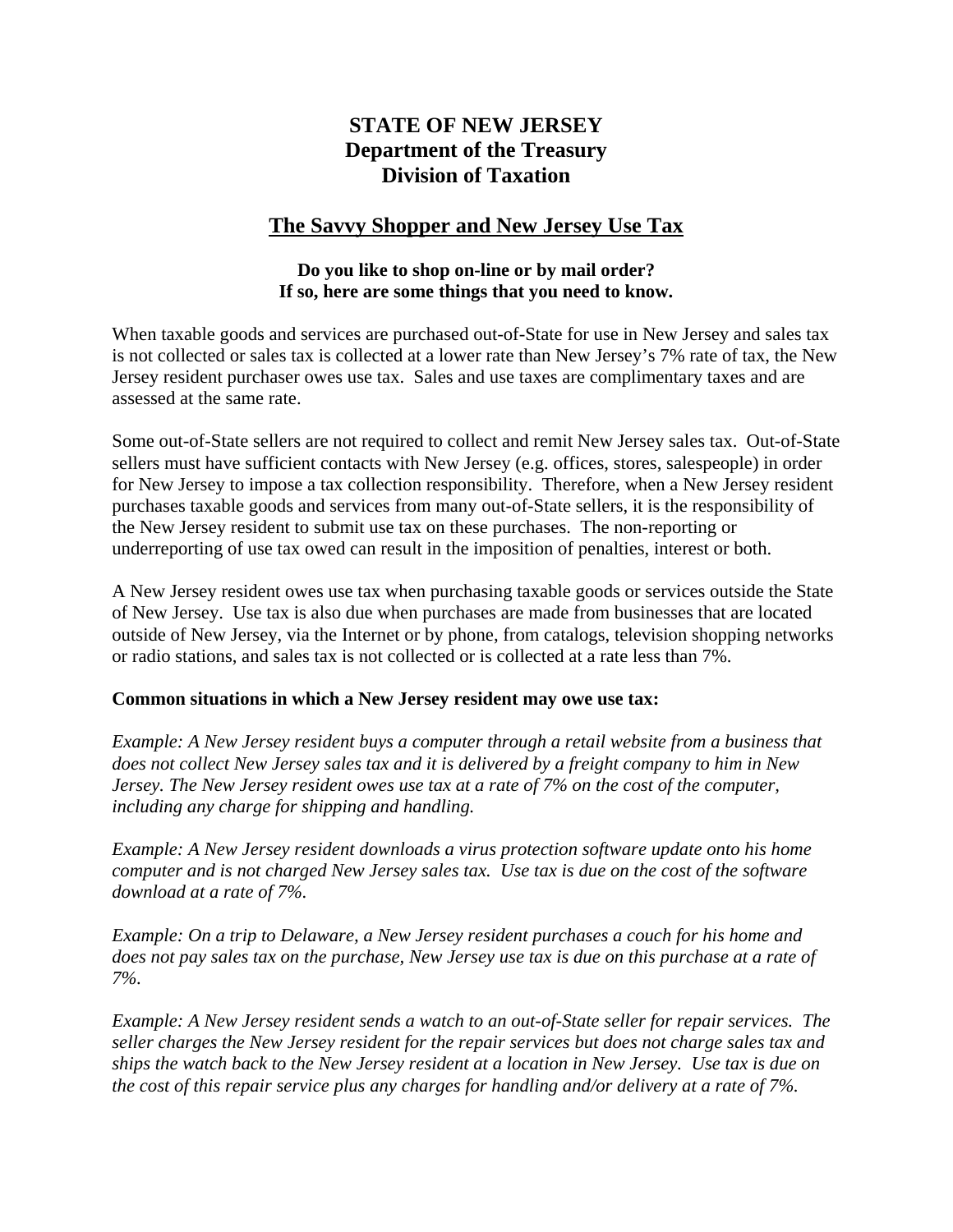*Example: A New Jersey resident orders a stereo sound system by phone from a television shopping network and no sales tax is charged on the purchase of the sound system. Use tax is due on the purchase of the sound system including any charges for shipping and handling at a rate of 7%.* 

# **When a New Jersey resident may owe use tax at a rate less than 7%:**

If the state where the purchase was made has a lower rate of tax than New Jersey, use tax is due at the rate of 7%. In general, New Jersey will allow a credit for the amount of tax paid to that state.

*Example: On a trip to Maine a New Jersey resident purchases an antique desk for \$4000 and pays the 5% Maine sales tax of \$200. The purchaser owes the additional 2%, or \$80, as New Jersey use tax.* 

# **When a New Jersey resident is not required to remit use tax:**

If the state where the purchase was made has a sales tax rate equal to or greater than New Jersey's 7% tax rate, the purchaser would not be subject to use tax. Use tax is not imposed on tangible personal property purchased outside of New Jersey if the purchase would not be taxable if it occurred in this State.

*Example: On a trip to Rhode Island a New Jersey resident purchases a painting and pays the 7% Rhode Island sales tax. Use tax is not due on this purchase because the Rhode Island sales tax rate is the same as New Jersey.* 

*Example: On a trip to New York, a New Jersey resident purchases a television and pays New York State sales tax at a rate higher than the New Jersey sales tax rate. No use tax is due to New Jersey on this purchase because the New York sales tax rate is higher than that of New Jersey. However, if the New York seller does not charge any tax, use tax is due on the purchase of the television at the full 7% rate for New Jersey.* 

*Example: On a trip to Delaware a New Jersey resident purchases a coat without paying sales tax. Use tax is not due on this purchase because a coat is not subject to sales tax in New Jersey.* 

#### **Recordkeeping and paying use tax:**

Individuals are responsible for reporting and paying any use tax due. In order to simplify compliance individuals may report and pay use tax on their New Jersey Resident Income Tax Return (Form NJ-1040). It is important to keep a record of all receipts for out-of-State purchases that are subject to use tax. If you are unable to document specific purchases that are subject to use tax, a chart based on income ranges is provided in the return instructions. Taxable items commonly purchased from remote sellers include furniture, carpet, televisions, computers, books, cameras, DVDs, artwork, antiques, jewelry and software. For a more complete list of purchases subject to tax and thus reportable on your NJ-1040, please see publication S&U 4 - *New Jersey Sales Tax Guide*.